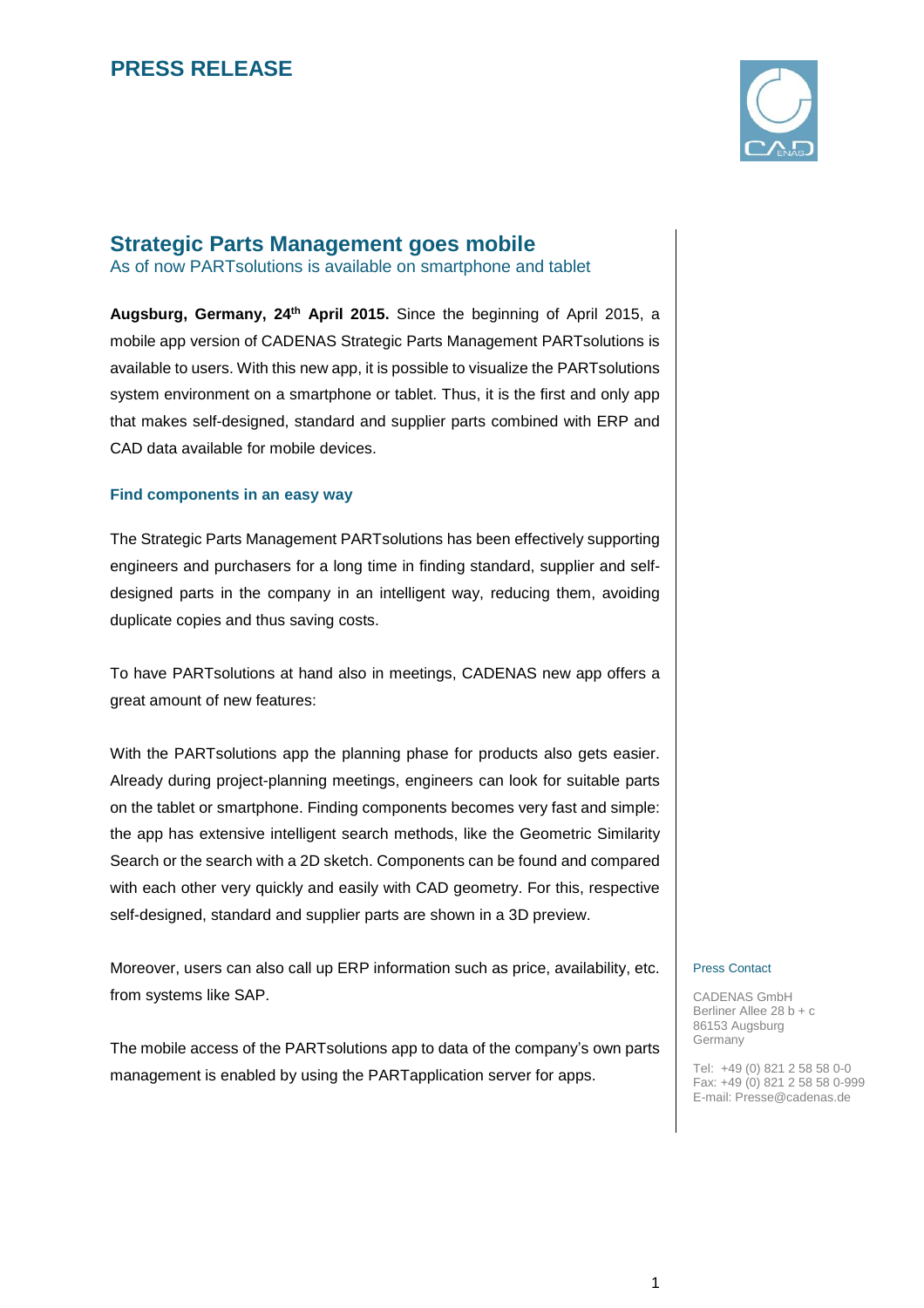

The new PARTsolutions app is available for the operating systems Android™ and iOSTM and can be downloaded from the Apple App Store and the Google Play Store:

PARTsolutions App for Android™ <https://play.google.com/store/apps/details?id=de.cadenas.partsolutions>

PARTsolutions App for iOS™ <https://itunes.apple.com/us/app/partsolutions/id929971034?mt=8>

#### Press Contact

CADENAS GmbH Berliner Allee 28 b + c 86153 Augsburg Germany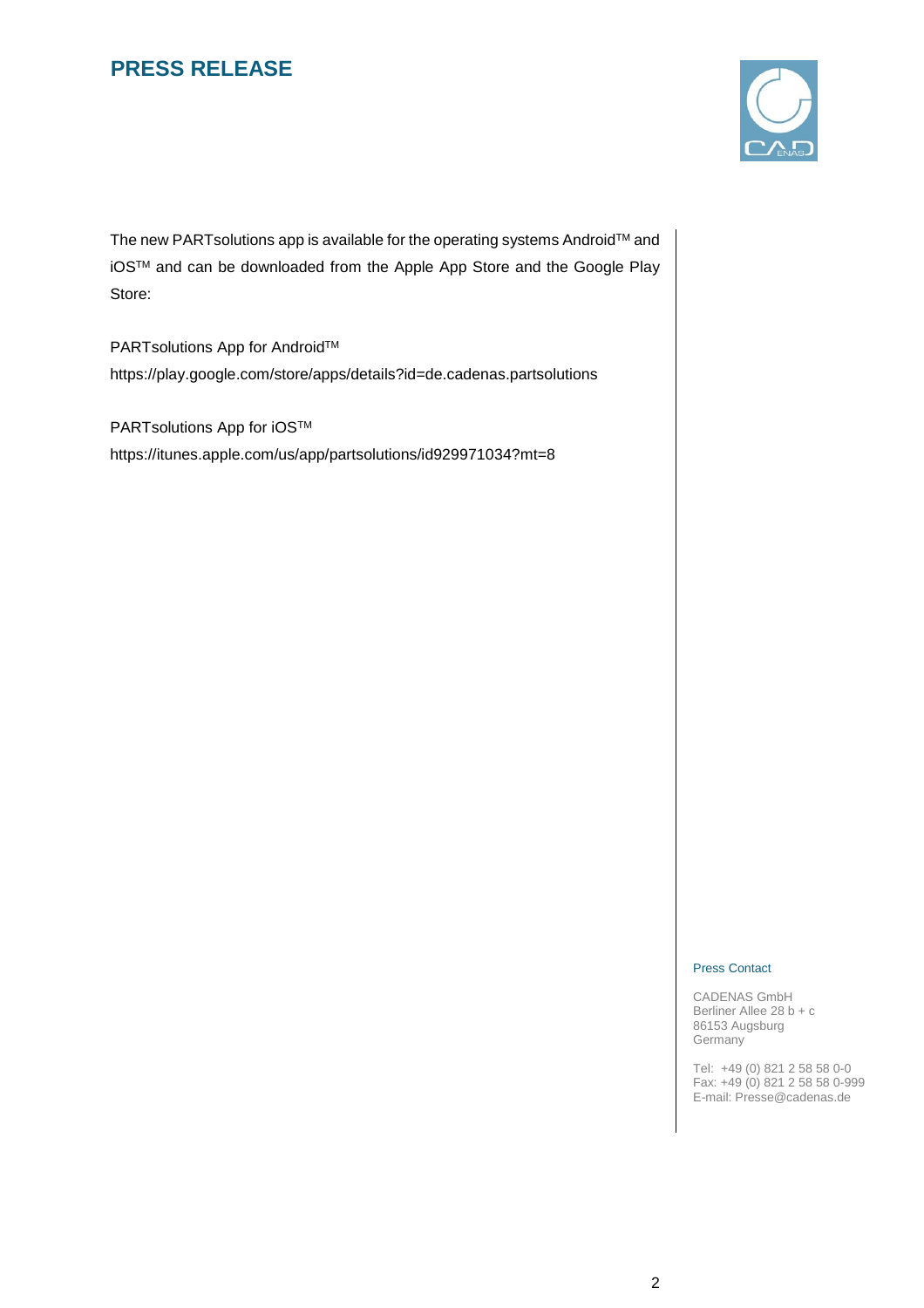

### **Press Images:**



**Caption:** A mobile app version of CADENAS Strategic Parts Management PARTsolutions is available to users.



**Caption:** The PARTsolutions app makes self-designed, standard and supplier parts combined with ERP and CAD data available for mobile devices.

The press release and the images are available for download on our website: www.cadenas.de/press/press-releases

#### Press Contact

CADENAS GmbH Berliner Allee 28 b + c 86153 Augsburg Germany